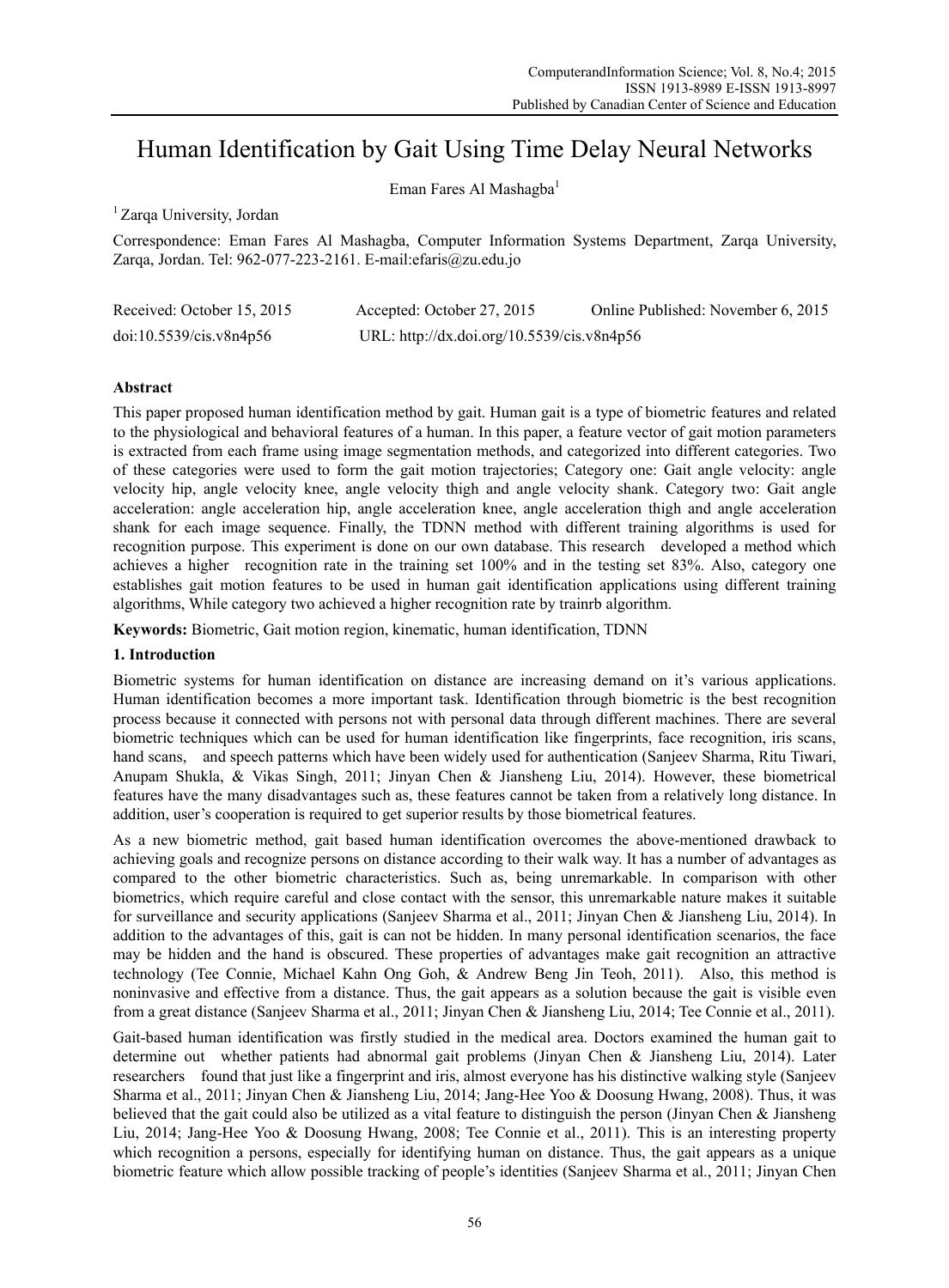&Jiansheng Liu, 2014; Tee Connie et al., 2011; Jang-Hee Yoo & Doosung Hwang, 2008; Navneet Kaur & Samandeep Singh, 2014).

The primary technique of gait recognition, namely model-based (Sanjeev Sharma et al., 2011; Jang-Hee Yoo & Doosung Hwang, 2008; Mridul Ghosh & Debotosh Bhattacharjee, 2014; Arun Joshi, Shashi Bhushan, & Jaspreet Kaur, 2014; Jure Cove & Peter Peer, 2014and appearance-based (Jinyan Chen & Jiansheng Liu, 2014; Tee Connie et al., 2011;G. Venkata Narasimhulu & S. A. K. Jilani, 2012; Kohei Arai & Rosa Andrie Asmara,2014).

The model-based technique explicitly as human body models based on body motion parts. Matching Model is commonly executed along each figure to assess dynamic features. In (Sharma et al, 2011) the authors introduced a novel method is the gait recognition which based on silhouette is detected. Those features are extracted using image processing. At last neural network is used for recognition purpose. (Hee Yoo & Doosung Hwang, 2014) proposed a novel method is the gait motion as rhythmic and periodic motion and a 2D stick figure which extracted from gait silhouette using motion information with topological analysis guided by anatomical knowledge. A sequential set of 2D stick figures is used to present the gait signature that is a primitive data for the feature extraction based on motion parameters. A back-propagation neural network algorithm is applied to recognize humans by their gait patterns. In those experiments; higher gait recognition performances have been achieved. In (Mridul Ghosh & Debotosh Bhattacharjee, 2014) the authors devoplement a method with different features, that effectively characterizes the gait pattern.A statistical approach has been applied to recognize individuals based on the feature vectors, each of size 23 for each video frame. It has been found that the recognition result of their approach is promising in comparison with other most last methods. (Joshi et al, 2014) In their research, binary silhouette is detected from each frame, features from each frame are extracted using image processing operation, BPNN and SVM technique is used for recognition purpose.(Jure Cove & Peter Peer, 2014) described a new skeleton model based gait recognition system, focusing on modeling gait dynamics. Furthermore, they inspect the problem of walking speed diverging. They used in OU-ISIR gait dataset to prove the state of the art performance of the proposed methods.

On the contrary, the appearance-based technique is more simple. These methods generally apply some statistical theories to distinguish the entire motion pattern (Connie et al., 2011). In (Jinyan Chen & Jiansheng Liu, 2014) the authors proposed a new human gait recognition method named as average gait differential image (AGDI). It is created by the collection of the silhouettes difference between adjacent frames. (2DPCA) is used to extract features. Experiments on CASIA dataset show that better identification, verification performance and less memory storage consumption. (Connie et al., 2011) described a new method based on the contour width information of the silhouette. Using this statistical shape information, they capture the compact structural and dynamic features of the walking pattern. As the extracted contour width feature is large in size, Fisher Discriminant Analysis is used to reduce the dimension of the feature set. (G. Venkata Narasimhulu & S. A. K. Jilani, 2012)introduced a simple background generation algorithm to subtract the moving figures accurately and to obtain binary human silhouettes. Secondly, these silhouettes are described with Fourier descriptors and converted into associated one dimension signals. And therefore ICA is applied to get the independent components of the signals. For reducing the computational cost, fast and robust fixed-point algorithm for calculating ICs is adopted and a criterion how to select ICs is put forward. (Arai et al, 2014) produced a method that extracted features of the wavelet coefficients using silhouette images which produce better classification performance reach 97.63%.

This work depends on my results in previous research in (Eman Fares Al Mashagba, Feras Fares Al Mashagba, &Mohammad Othman Nassar, 2014), special signature like a hip, knee and ankle regions are extracted of individuals from each video image are used as a feature vector of human being that represents a pattern in a brief way and there are mostly well examine to identify of human gait. Its locations are specified with reference to zero locations. The previous research emphasized that the motion segmentation algorithm is depending on color and geometric information. The three colored regions are detected and marked as separate components. Ideally, they extracted an image with four components: the outlier, the hip, the knee, and the ankle. The Gaussian Mixture Model used as a segmentation procedure to subtract the background from the moving body parts of the acquired image frames, which described in (Al Mashagba et al., 2014). A number of techniques which described in (Al Mashagba et al., 2014) used to extract trajectory-based kinematic features are calculated from gait sequences to obtain from an RGB video camera. Different categories of features are taking as training and testing set. As a recognizing method Time delay, the neural network is used to identify human beings by their gait.

The following sections organized as follows. Section 2, the proposed method to motion region extraction and feature extraction process is explained. Section 3, explains the gait recognition system., in section 4, experimental result is presented, finally, we conclude in section 5.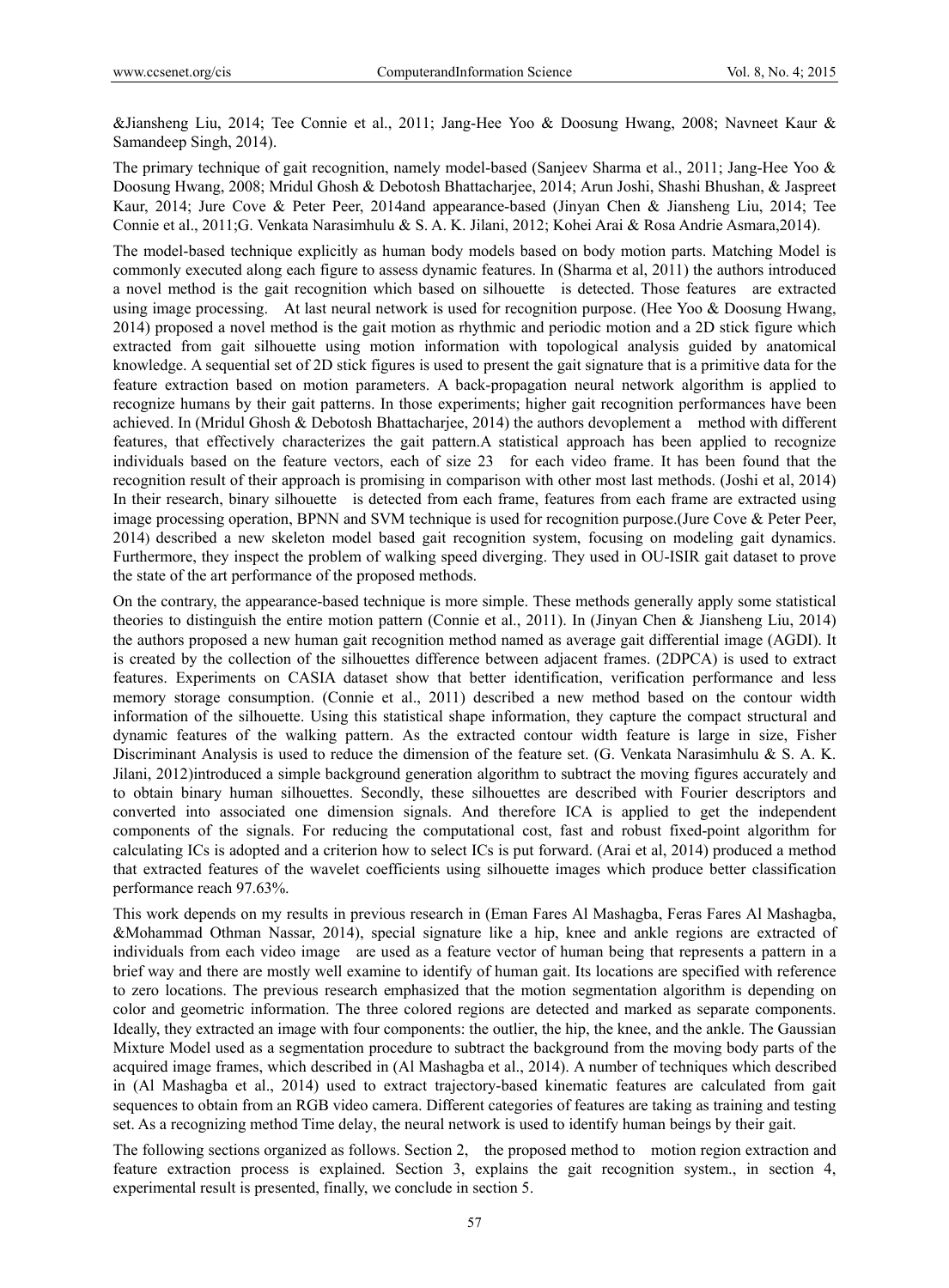# **2. The Proposed Method**

The biometric recognition system includes the preparation tasks. In biometric gait recognition system the database collected in video type, frame extraction produced. The gait features of a person can be recognized easily when extracted from the side view. We concerned about recognition the normal gait; this is because the majority of the people has a normal walk. Gait contains the physiological or behavioral features of a human beings. Main preparation tasks in the human identification system are region extraction, feature extraction, and recognition process. The region of the frame can be extracted using the image segmentation method (Al Mashagba et al., 2014). These processes are described as follows as in my previous study in (Al Mashagba et al., 2014):

# *2.1 Motion Region Extraction*

The individual motion region must be detected before getting the gait features. Background subtraction is the relatively simple and new approach to finding a region of the image.

The whole process of region extraction is described in (Al Mashagba et al., 2014). The three colored regions are detected and marked as separate components. Ideally, extracted four regions from each frame: the outlier, the hip, the knee, and ankle.An example of gait detection Fig.1. (a) Original image; and (b) Extracted region.



Figure 1. (a) Initial Image. (b) Extracted Region.

# *2.2 Feature Extraction*

According to my previous study in (Al Mashagba et al., 2014) for a given video sequence, absolute and relative angles are both calculated using Matlab. The x and y coordinates of the hip joint used in order to calculate the thigh angle segment. And also the knee and ankle coordinates were used to calculate the shank angle segment.

For each frame low limb joint and segment, partly extracted kinematic features to form the gait motion trajectories that divide into two categories:-

#### *Category one: Gait angle velocity:*

 [angle velocity hip, angle velocity knee, angle velocity thigh and angle velocity shank] for each image sequence.

#### *Category two: Gait angle acceleration:*

[angle acceleration hip, angle acceleration knee, angle acceleration thigh and angle acceleration shank] for each image sequence.

#### **3. Gait Recognition**

We give a brief description to Time Delay Neural Network (TDNN) which used for human identification:

#### *3.1 Neural Networks*

There are many types of neural networks with different structures have been designed, but all are described by the transfer functions which used in processing elements (neurons), the way of training given and the architectural design. Neural networks are composed of a single layer or multiple layer neurons. Multilayer perceptron (MLP) is the best model to eliminate the difficult problems of the single-layer perceptron by the adding more hidden layers (Bhavna Sharma & K. Venugopalan, 2014; Masahide Sugiyama, Hidehumi Sazoait,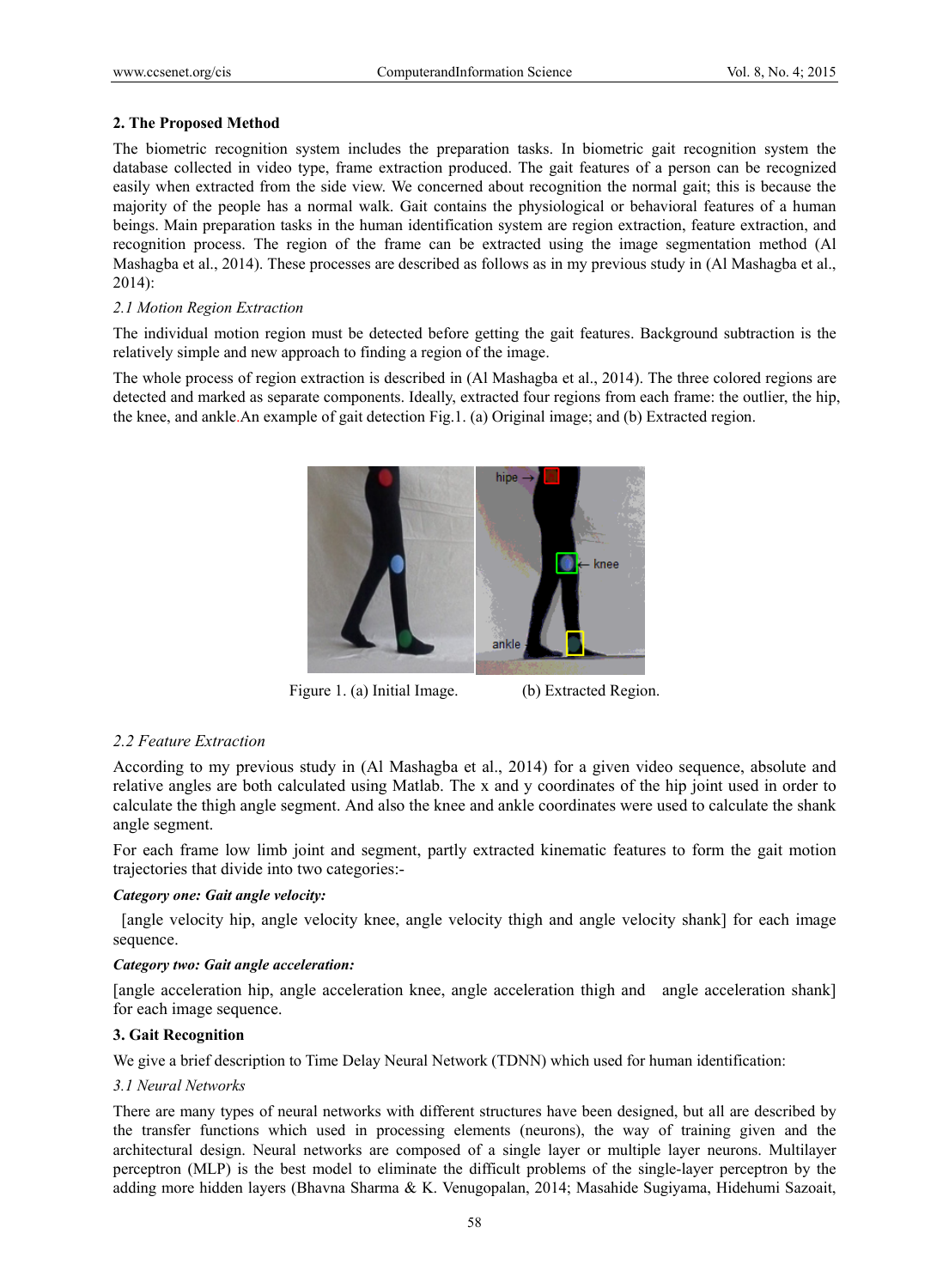& Alexander H. Waibel). We will use the TDNN in the process of classifying the human gait patterns. The previous research showed that the TDNNs are very successful in learning spatio-temporal patterns and thus we are going to use them in this research. "TDNN is greatly used for different types of pattern recognition in various platforms (ex. Turbo C, C++, python, MATLAB etc)" (IRubya Shaharin, Uzzal Kumar Prodhan, & Md. Mijanur Rahman, 2014). MLP and TDNN exactly have the similar architectural characteristics; but has an additional own feature is known as a tapped delay line in its input neuron and hidden neuron (Shaharin et al., 2014). The basic TDNN architecture is shown in Fig. 2. (Shaharin et al., 2014). "The primary feature of TDNNs is the time-delayed inputs to the nodes. Each time delay is connected to the node via its own weight and represents input values in past instances in time. In Fig. 2. We see a TDNN unit with 2 inputs. Not only is the current value of each input fed into the network  $(In1 (t)$  and  $In2 (t))$ , but the past two and future two values are also fed in  $(In1$  $(t-2)$ , In1  $(t-1)$ , In1  $(t+1)$ , In1  $(t+2)$  etc.). The purpose of this is to force the TDNN to generalize not only on the current input, but also across past and future inputs" (Shaharin et al., 2014).



Figure 2. TDNN Architecture

The nature of the networks used in human identification by gait is as follows:

### *3.2 Training Algorithms*

The training procedure is same to the static network. The performance of the algorithms on a dynamic network."First apply regular forward and backward move to all-time series as if they were separate events. This returns different error derivatives for corresponding time series connection rather than changing the weights on time series separately. However, essentially update each weight on corresponding connections by the same value, namely average of all corresponding Time delayed weight changes" (Bhavna Sharma & K. Venugopalan, 2014; Sugiyama et al.; Shaharin et al., 2014; Frauke Günther & Stefan Fritsch, 2010).

There are a number of batch training algorithms which can be used to train a network (Bhavna Sharma & K. Venugopalan, 2014; Sugiyama et al.; Shaharin et al., 2014). "There are three types of training algorithms having eight training functions. They are Gradient Descent algorithms (traingd, traingdm, trainrp), Conjugate Gradient algorithms (trainscg, traincgf, traincgp), Quasi-Newton algorithms (trainbfg, trainlm)" (Bhavna Sharma & K. Venugopalan, 2014; Sugiyama et al.; Shaharin et al., 2014; Frauke Günther & Stefan Fritsch, 2010).

#### 3.2.1 Gradient Descent Algorithms

"These are the most popular training algorithms that implement basic gradient descent algorithm and update weights and biases in the direction of the negative gradient of the performance function" (Bhavna Sharma & K. Venugopalan, 2014; Sugiyama et al.; Shaharin et al., 2014; Frauke Günther & Stefan Fritsch, 2010).

Gradient Descent backpropagation algorithm (traingd) "is a gradient descent local search procedure. It measures the output error, calculates the gradient of the error by adjusting the weights in the descending gradient direction" (Bhavna Sharma & K. Venugopalan, 2014; Sugiyama et al.; Shaharin et al., 2014; Frauke Günther & Stefan Fritsch, 2010).

# 3.2.2 Gradient Descent with Momentum (Traingdm) Algorithm

"Is the steepest descent with the momentum that allows a network to respond to the local gradient as well as recent trends in the error surface. It acts like a low pass filter that means with the momentum the network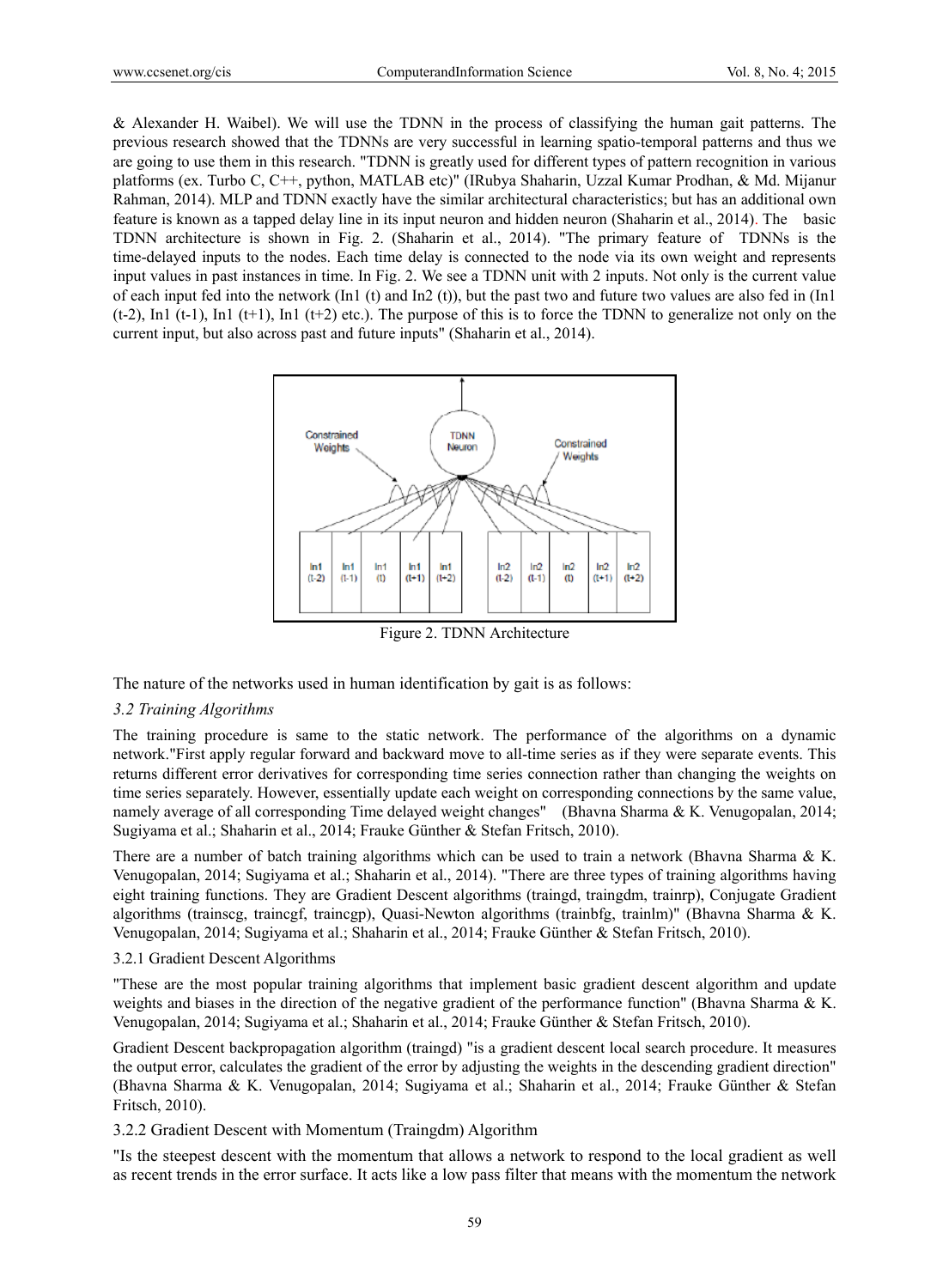ignores small features in the error surface. A network can get stuck into a shallow local minimum, but with the momentum it slides through such local minimum" (Bhavna Sharma & K. Venugopalan, 2014; Sugiyama et al.; Shaharin et al., 2014; Frauke Günther & Stefan Fritsch, 2010).

# 3.2.3 Resilence Backpropagation (Trainrp)

"Training algorithm eliminates the effects of the magnitudes of the partial derivatives. In this sign of the derivative is used to determine the direction of the weight update and the magnitude of the derivative have no effect on the weight update. The size of the weight change is determined by a separate update value. The update value for each weight and bias is increased by a factor whenever the derivative of the performance function with respect to that weight has the same sign for two successive iterations. The update value is decreased by a factor whenever the derivative with the respect that weight changes sign from the previous iteration. If the derivative is zero, then the update value remains the same. Whenever the weights are oscillating weight change will be reduced"(Bhavna Sharma & K. Venugopalan, 2014; Shaharin et al., 2014).

# 3.2.4 Conjugate Gradient Algorithms

"The basic gradient descent algorithm adjusts the weights in the negative of the gradient, the direction in which the performance function is decreasing most rapidly. This does not necessarily produce the fastest convergence. In the conjugate gradient algorithms, a search is performed along conjugate directions, which produces generally faster convergence than steepest descent directions. The conjugate gradient algorithms require only a little more storage than the other algorithms. Therefore, these algorithms are good for networks with a large number of weights" (Bhavna Sharma & K. Venugopalan, 2014; Sugiyama et al.; Shaharin et al., 2014).

# 3.2.5 Scaled Conjugate Gradient (Trainscg)

"Does not require line search at each iteration step like other conjugate training functions. The step size scaling mechanism is used which avoids a time-consuming line search per learning iteration. This mechanism makes the algorithm faster than any other second order algorithms. The trainscg function requires more iteration to converge than the other conjugate gradient algorithms, but the number of computations in each iteration is significantly reduced because no line search is performed" (Bhavna Sharma & K. Venugopalan, 2014; Sugiyama et al.; Shaharin et al., 2014).

3.2.6 Conjugate Gradient Backpropagation with Fletcher-Reeves Updates (Traincgf)

"Is the ratio of the norm squared of the current gradient to the norm squared of the previous gradient. The conjugate gradient algorithms are usually much faster than other algorithms, but the result depends on the problem" (Bhavna Sharma & K. Venugopalan, 2014; Sugiyama et al.; Shaharin et al., 2014).

3.2.7 Conjugate Gradient Backpropagation with Polak-Riebre Updates (Traincgp)

"Is the ratio of the inner product of the previous change in the gradient with the current gradient to the norm squared of the previous gradient. The storage requirements for Polak-Ribiére (four vectors) are slightly larger than for Fletcher-Reeves" (Bhavna Sharma & K. Venugopalan, 2014; Sugiyama et al.; Shaharin et al., 2014).

The determination of an appropriate architecture depends deeply on the experience of the person controlling experiment using the TDNN in the research.

Features vector which used in the recognition gait process encoded and placed in the input nodes of the network. Scaling these input values so that they be located in the same range, this can help in time-consuming and get high performance of training methods.

# **4. Experimental Results**

In this research, We collect our own samples of video for the subject and angular kinematic features examine to recognition human gait. TDNN with different training function in our experiments and demonstrate the performance result of the human identification system.

Each video in the experiment has a range from 50-180 frames. We collected 10 video samples from each person; MATLAB Toolbox was used to implement the human identification development process. For each frame low limb joint and segment part extracted kinematic features to form the gait motion trajectories that divide into two categories based on human identification purposes as follows:-

#### *Category one: Gait angle velocity:*

[angle velocity hip, angle velocity knee, angle velocity thigh and angle velocity shank] for each image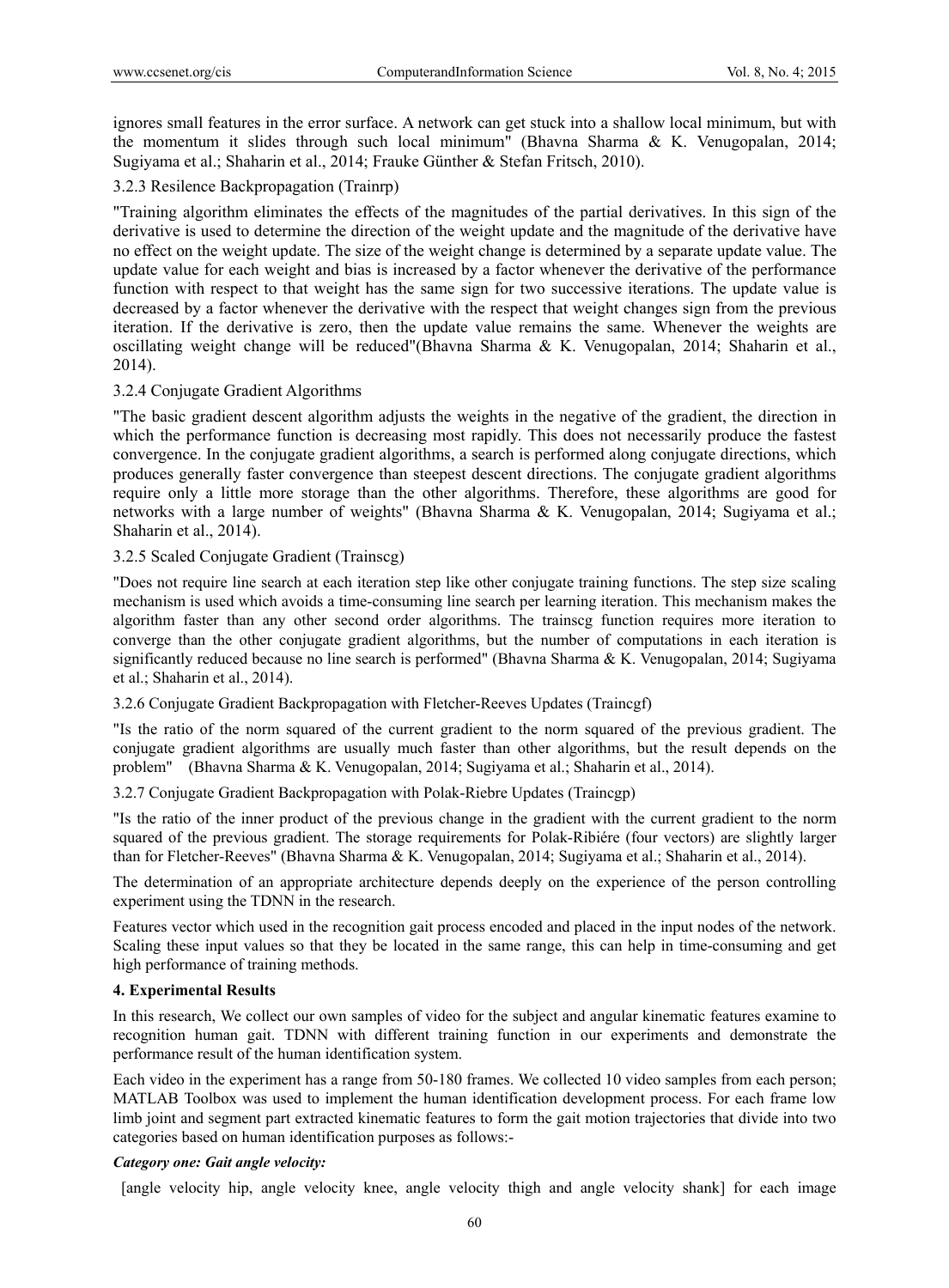#### sequence.

#### *Category two: Gait angle acceleration:*

[angle acceleration hip, angle acceleration knee, angle acceleration thigh and angle acceleration shank] for each image sequence.

We eliminate all frames which not view all joint from samples. For each image in sequences range from 30 to 75 frames. The feature vector of all frame forms features category. Features vector category entry to TDNN to recognize persons from their gait. Take 70% of samples for training and 30% of samples for testing of all persons.

During this research, a Hyperbolic tangent sigmoid transfer function 'tansig' function was used in the hidden layer and defined in equation 1 taken from (Frauke Günther & Stefan Fritsch, 2010; G. Venkata Narasimhulu & S. A. K. Jilani, 2012) as followes:

$$
a = \tanh(n) = \frac{2}{(1 + \exp(-2 * n))} - 1 \tag{1}
$$

Linear transfer function pure linear is used in the output layer. To evaluate each algorithm for the time delay neural network, we create 4 layers TDNN with 4 input neurons and 20 hidden neurons with the delay 0 to 3 for the first two layers and 0 to 5 for another layer. Performance results using different training Algorithm with 200 epochs of two categories is shown in table 1.

|  | Table 1. Training Rate and Testing Rate For The Two Categories. |  |
|--|-----------------------------------------------------------------|--|
|  |                                                                 |  |

| Category Name | Training Algorithm | Time     | Performance (mse) | Recognition Rate In | Recognition Rate In |
|---------------|--------------------|----------|-------------------|---------------------|---------------------|
|               |                    |          |                   | Training Set        | <b>Testing Set</b>  |
| Category one  | trainscg           | 02:03:00 | 0.332             | 77%                 | 50%                 |
| Category two  |                    | 01:59:49 | 0.547             | 33%                 | 33%                 |
| Category one  | traingdm           | 01:04:48 | 0.508             | 55%                 | 33%                 |
| Category two  |                    | 00:40:53 | 0.539             | 44%                 | 33%                 |
| Category one  | traingd            | 00:53:14 | 0.597             | 33%                 | 33%                 |
| Category two  |                    | 00:51:20 | 0650              | 44%                 | 33%                 |
| Category one  | traincgp           | 02:13:41 | 0.193             | 88%                 | 66%                 |
| Category two  |                    | 01:56:29 | 0.526             | 33%                 | 33%                 |
| Category one  | trainegf           | 02:35:06 | 0.241             | 100%                | 83%                 |
| Category two  |                    | 02:10:38 | 0.511             | 33%                 | 33%                 |
| Category one  | traincgb           | 02:11:26 | 0.0342            | 77%                 | 50%                 |
| Category two  |                    | 01:35:17 | 0.324             | 66%                 | 33%                 |
| Category one  | trainrb            | 00:45:19 | 0.0617            | 100%                | 83%                 |
| Category two  |                    | 00:57:50 | 0.00392           | 100%                | 83%                 |
| Category one  | trainbfg           | 12:13:12 | 0.000266          | 100%                | 83%                 |
| Category two  |                    | 07:19:05 | 0.000224          | 100%                | 66%                 |

The Results Based on Training Algorithm and Time Consuming.

According to the table, we can recognize human by their gait using different training algorithms which can be sorted depends on the time consuming and features category which has the highest recognition rate in training and testing set which given in trainrb and traincgf. However, the recognition rate in the training set in traincgf, trainrb and trainbfg is equivalent. This implies that we can know each subject using its gait features from each others with promising recognition rate.

Based on features category, the method was developed to achieve a higher recognition rate in the training set 100%, and in the testing set 83%. Also, category one establishes gait motion features to be used in human gait identification applications using different training algorithms. Furthermore, category two achieved a higher recognition rate by trainrb algorithm.

#### **5. Conclusion**

This paper described an automated gait recognition system using TDNN according to the most suitable training algorithms to recognize the human gait, five categories with 4 features in each are considered as gait features. By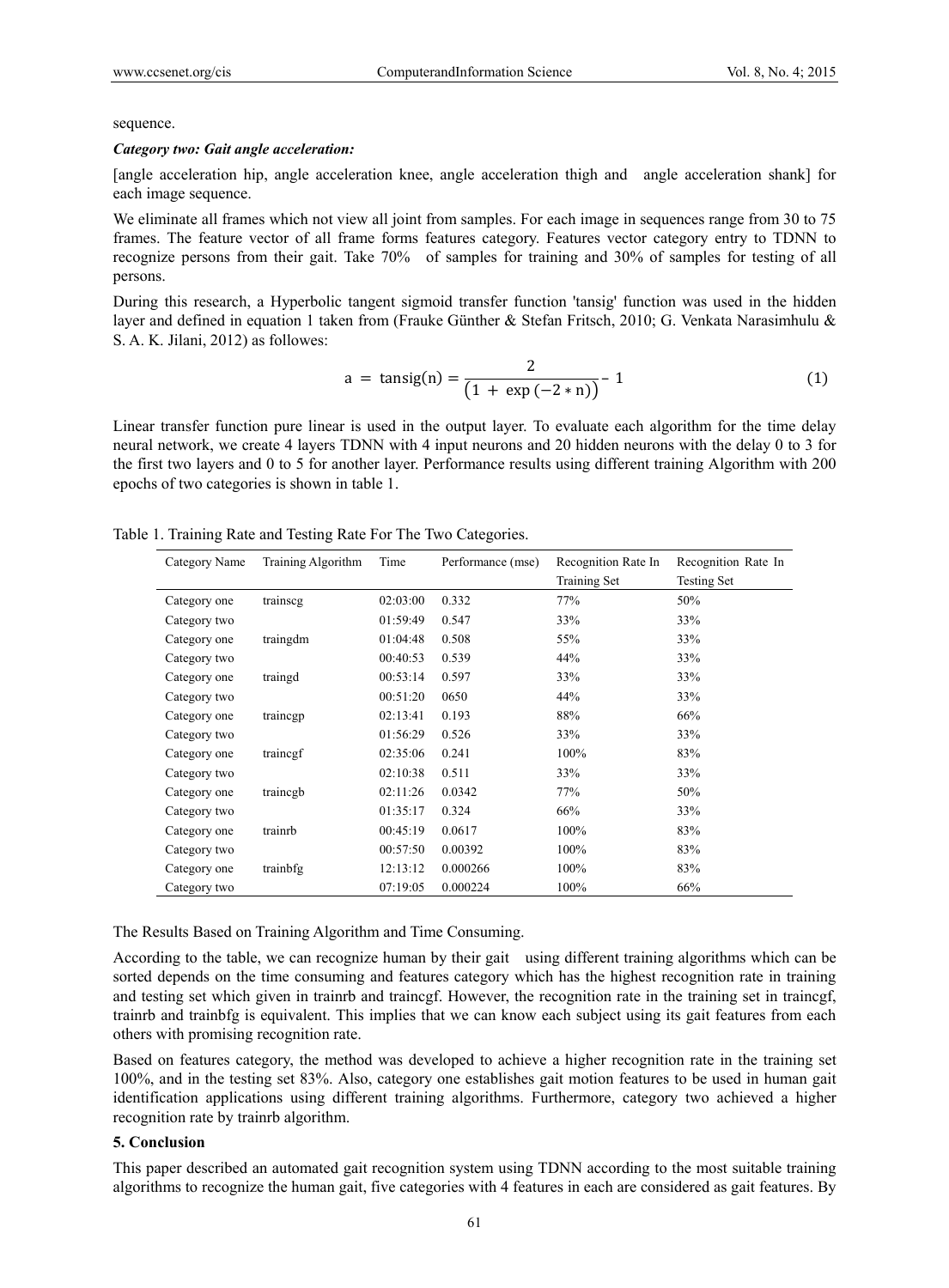measuring each category separately, only two important categories for classifying the gait were selected:. Gait angle velocity, and Gait angle acceleration. Then, the TDNN algorithm is applied to different training algorithms in each category. The best training algorithm with higher recognition rates shown in the above table in both categories.

Based on features category, the method was developed to achieve a higher recognition rate in the training set 100% and in the testing set 83%. Also, category one establishes gait motion features to be used in human gait identification applications using different training algorithms. Furthermore, category two achieved a higher recognition rate by trainrb algorithm.

#### **Acknowledgments**

"This Research is funded by the Deanship of Scientific Research in Zarqa University /Jordan".

#### **References**

- Al Mashagba, F. E., Al Mashagba, F. F., & Nassar, O. M. (2014, January). Simple and Efficient Marker-Based Approach in Human Gait Analysis Using Gaussian Mixture Model. Australian Journal of Basic and Applied Sciences, 137-147. Retrieved from https://www.academia.edu/6382475/Simple and Efficient Marker-Based Approach in Human Gait Analysis Using Gaussian Mixture Model
- Arai, K., & Asmara, A. R. (2014). Gender Classification Method Based on Gait Energy Motion Derived from Silhouette Through Wavelet Analysis of Human Gait Moving Pictures. *I.J. Information Technology and Computer Science, 11*. ISSN: 2074-9015. http://dx.doi.org/10.5815/ijitcs.2014.03.01
- Chen,J., & Liu, J. (2014). Average Gait Differential Image Based Human Recognition. *Hindawi Publishing Corporation the Scientific World Journal, 8*. http://dx.doi.org/10.1155/2014/262398
- Connie T., Goh, O. K. M., & Teoh J. B. A. (2011). Gait Analysis and Recognition Using Multi-Views Gait Database. International Journal of Digital Information and Wireless Communications (IJDIWC), 466-478. Retrieved from from http://sdiwc.net/digital-library/ gait-analysis-and-recognition-using-multiviews-gait-database.html
- Ghosh, M., & Bhattacharjee, D. (2014). An Efficient Characterization of Gait for Human Identification. *I.J. Image, Graphics and Signal Processing,* 19-27. http://dx.doi.org/10.5815/ijigsp.2014.07.03
- Günther, F., & Fritsch, S. (2010). Neural net: Training of Neural Networks. Contributed Research Articles, 30-38.
- Joshi, A., Bhushan, S., & Kaur, J. (2014). Gait Recognition Of Human Using Svm And Bpnn Classifiers. *International Journal Of Computer Science And Mobile Computing, 3*(1), 90, 281-290. Retrieved from http://ijcsmc.com/docs/papers/January2014/V3I1201446.pdf
- Kaur, N., & Singh, S. (2014). Review On: Gait Recognition for Human Identification using NN. Navneet Kaur et al, / (IJCSIT) International Journal of Computer Science and Information Technologies, 3991-3993.
- KovaI, J., & Peer, P. (2014). Human Skeleton Model Based Dynamic Features for Walking Speed Invariant Gait Recognition. *Hindawi Publishing Corporation Mathematical Problems in Engineering, 15*. http://dx.doi.org/10.1155/2014/484320
- Narasimhulu, V. G., & Jilani, S. A. K. (2012). Back Propagation Neural Network based Gait Recognition. G. Venkata Narasimhulu et al, / (IJCSIT) *International Journal of Computer Science and Information*. Retrieved from http://www.ijcsit.com/docs/Volume%203/vol3issue5/ijcsit2012030515.pdf
- Shaharin, I., Prodhan, K. U., & Rahman, M. (2014). Performance Study of TDNN Training Algorithm for Speech Recognition. *International Journal of Advanced Research in Computer Science & Technology (IJARCST),* 90-95. Retrieved from http://www.ijarcst.com/doc/vol2-issue4/ver.1/rubya.pdf
- Sharma, B., & Venugopalan, K. (2014). Comparison of Neural Network Training Functions for Hematoma Classification in Brain CT Images. *IOSR Journal of Computer Engineering (IOSR-JCE),* 31-35. http://dx.doi.org/10.6084/m9.figshare.1204686
- Sharma, S., Tiwari, R., shukla, A., & Singh, V. (2011). Identification of People Using Gait Biometrics. *International Journal of Machine Learning and Computing, 1*(4), 409-415. http://dx.doi.org/ 10.7763/IJMLC.2011.V1.61
- Sugiyama, M., Sazoait, H., & Waibel, H. A. (1991). Review Of Tdnn (Time Delay Neural Network) Architectures For Speech Recognition. IEEE, 582-585. http://dx.doi.org/10.1109/ISCAS.1991.176402